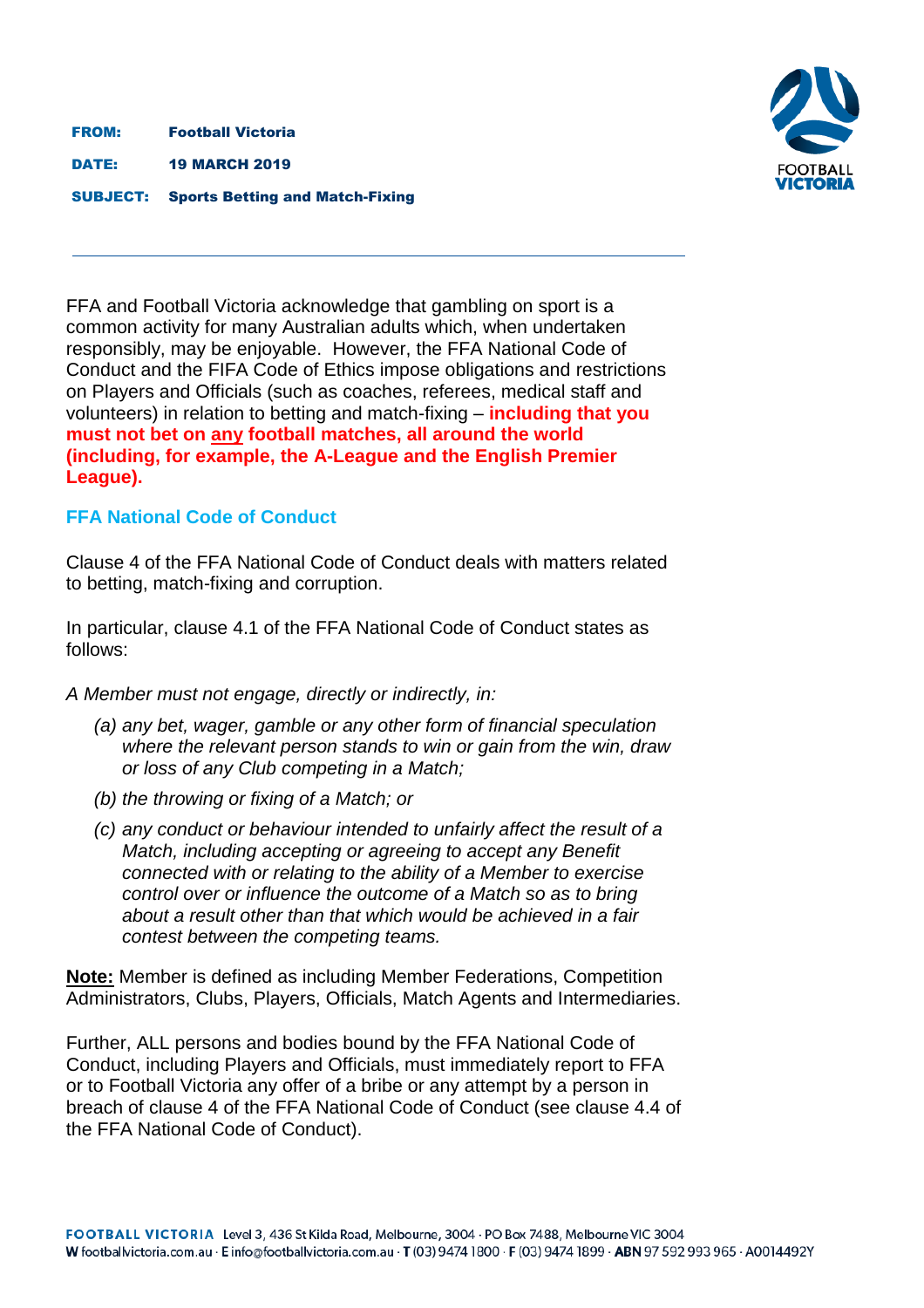[FIFA Code of Ethics](https://www.ffa.com.au/sites/ffa/files/2018-09/FIFA%20Code%20of%20Ethics%202018.pdf)

In addition to being bound by the FFA National Code of Conduct, all officials and players (as well as match agents and players' agents) are bound by the FIFA Code of Ethics. The FIFA Code of Ethics addresses a range of matters, including bribery and corruption, as well as prescribing the following in relation to betting and the integrity of matches and competitions:

*Persons bound by this Code shall be forbidden from taking part in, either directly or indirectly, or otherwise being associated with, betting, gambling, lotteries and similar events or transactions connected with football matches. They are forbidden from having stakes, either actively or passively, in companies, concerns, organisations, etc that promote, broker, arrange or conduct such events or transactions.*

The FIFA Code of Ethics also imposes on players and officials a duty of disclosure, cooperation and reporting (see Article 17 of the FIFA Code of Ethics).

## **IT IS IMPORTANT THAT PLAYERS, TEAM OFFICIALS, CLUB OFFICIALS AND MATCH OFFICIALS ARE AWARE THAT:**

- ➢ *Agreements with betting operators enable the provision of betting account details and information to FFA;*
- ➢ *Information about any bet made by a registered participant on football may be provided to FFA upon request;*
- ➢ *FFA and Football Victoria controlled matches are monitored and real time notifications about betting markets on all FFA and NPL competitions;*
- ➢ *FFA has relationships with government agencies and local and international law enforcement agencies;*
- ➢ *FIFA has an early warning system to track individuals and betting patters on football leagues worldwide; and*
- ➢ *Penalties apply for betting on football matches and for match-fixing, including fines, bans on participating in football and imprisonment.*

## **Resources and further information for Players, Team Officials, Match Officials and Club Officials**

- Football Victoria [Sports Betting and Match-Fixing Quick Tips](mailto:https://www.footballvictoria.com.au/sites/ffv/files/2019-03/FV%202019%20Integrity%20Quick%20Tips.pdf)
- [FFA Sports Betting and Match Fixing Guidelines](https://www.ffa.com.au/sites/ffa/files/2017-09/FFA%20Sports%20Betting%20and%20Match%20Fixing%20Guidelines.pdf)
- [Football Federation Australia Integrity Framework](https://www.ffa.com.au/governance/ffa-integrity-framework)
- [National Integrity of Sport Unit -](https://elearning.sport.gov.au/) E-Learning Program all Participants should complete this program